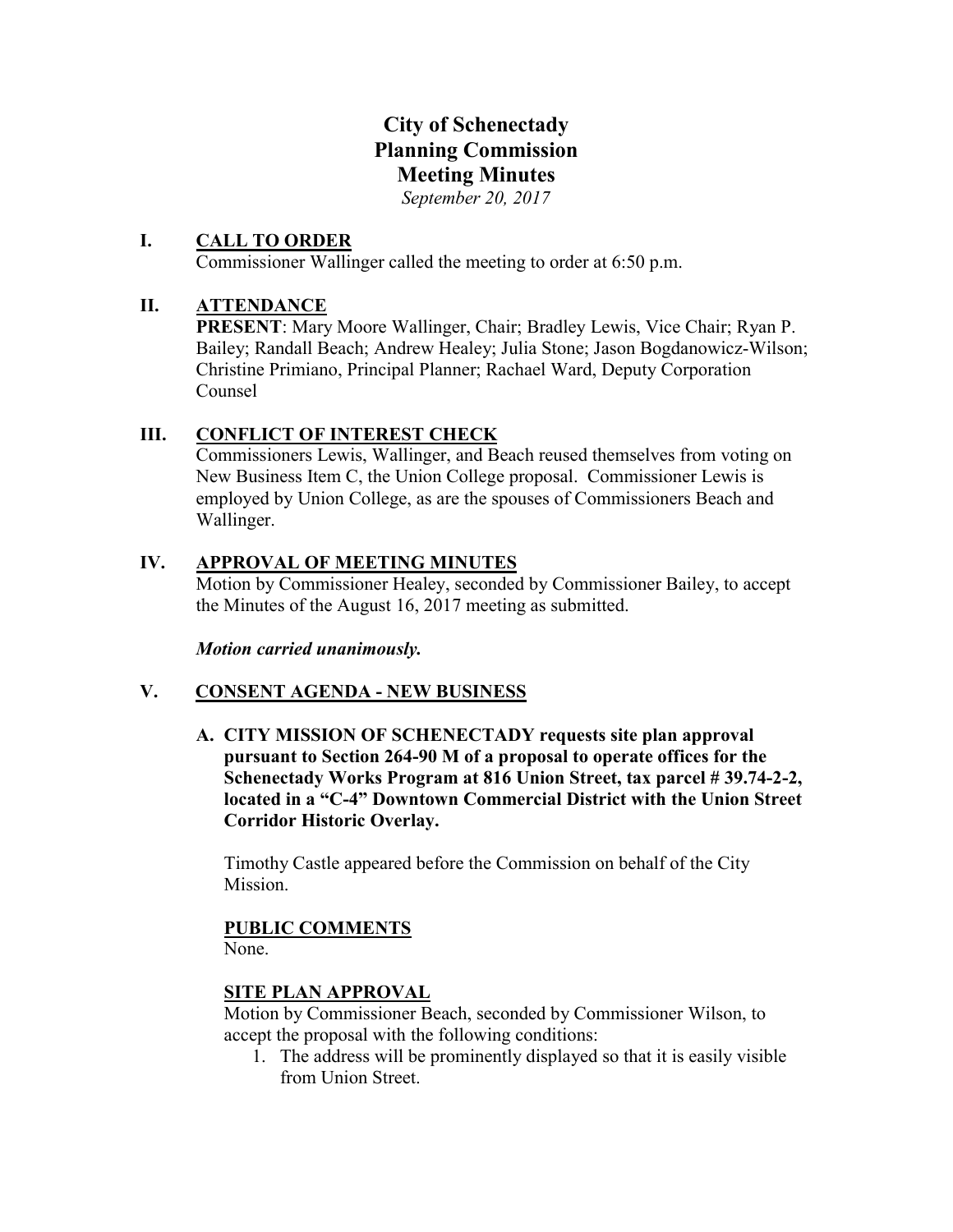- 2. Metal roll gates and iron bars will not be placed on any doors or windows at any time.
- 3. This property is located in the Union Street Corridor Historic District, therefore any future changes to the exterior of the building and surrounding property require approval by the Schenectady Historic District Commission.
- 4. Any future signs require a building permit and approval by the Historic District Commission.
- 5. A walk-through inspection to check exit and emergency lighting is required by Code Enforcement prior to occupancy.

### *Motion carried unanimously.*

### B. RANDY DILORENZO requests site plan approval pursuant to Section 264-90 M of a proposal to operate a restaurant at 1614 State Street, tax parcel # 60.29-3-3, located in a "C-5" Business District.

Randy DiLorenzo appeared before the Commission.

Commissioner Wallinger noted that she had briefly spoken with the applicant about planting a small flowering tree at the front left side of the property and that he was amenable to doing so.

### PUBLIC COMMENTS

None.

### SITE PLAN APPROVAL

Motion by Commissioner Beach, seconded by Commissioner Wilson, to accept the proposal with the following conditions:

- 1. The address will be prominently displayed so that it is easily visible from State Street.
- 2. Metal roll gates and iron bars will not be placed on any doors or windows at any time.
- 3. Pursuant to Section 264-49 G, all garbage must be stored within a screened enclosure behind the building and kept closed and locked at all times.
- 4. All building permits must be obtained prior to doing any work on the building.
- 5. A Certificate of Use and a Public Assembly License are required to operate the restaurant.
- 6. Pursuant to Section 264-61 C, the proposed sign must be set back a minimum of three feet from the property line and seven feet from the driveway.
- 7. A water meter is required. See the Water Department in Room 206 for specifications.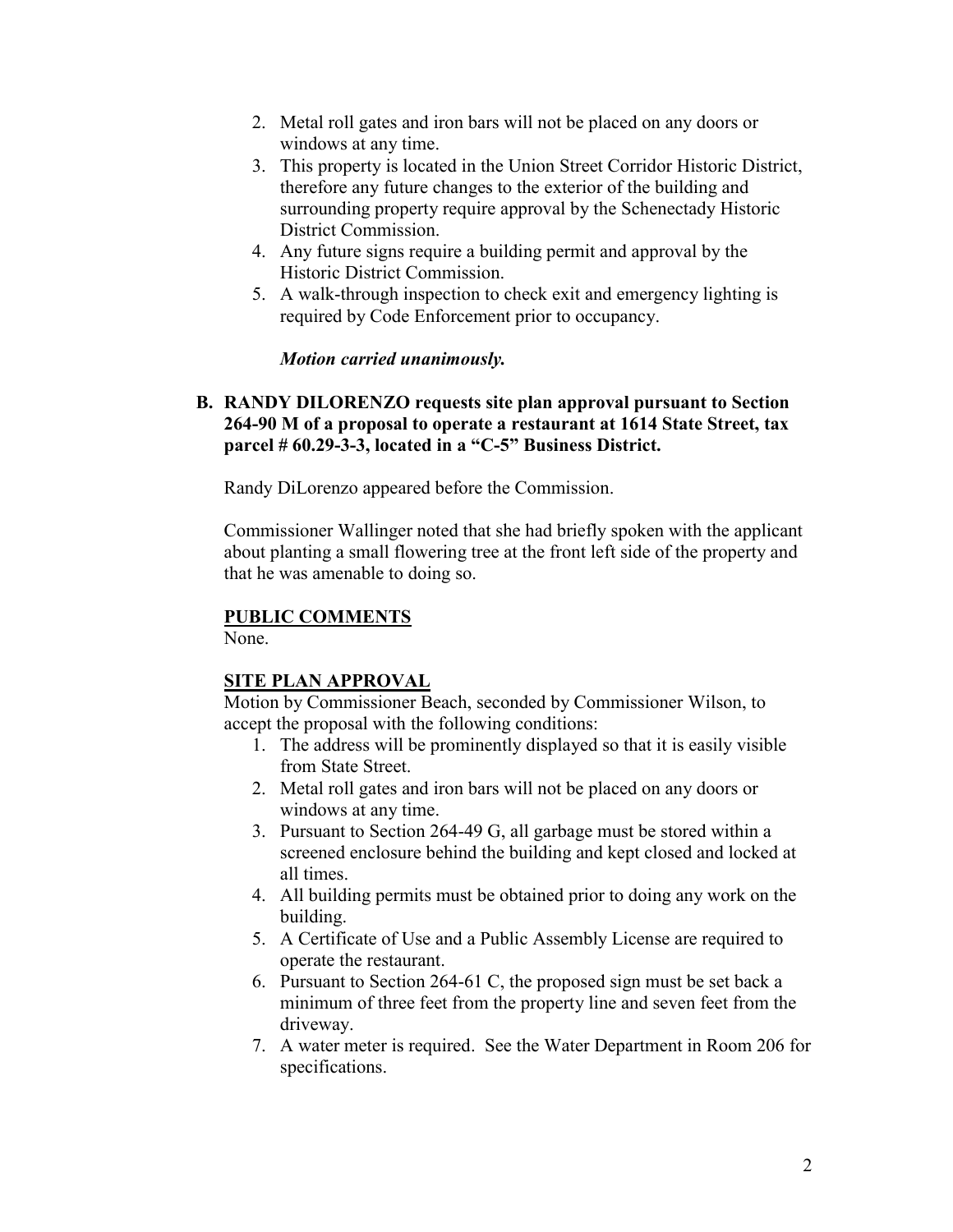8. A small flowering tree will be planted along State Street on the left side of the property.

### *Motion carried unanimously.*

C. DR. ARRIL DSOUZA requests a Special Use Permit pursuant to Chapter 264 Schedule A of a proposal to operate a dental office at 1304 Grand Boulevard, tax parcel  $#40.61-2-1$ , located in an "R-2" Two Family Residential District.

This item was withdrawn from the agenda and therefore was not considered at the meeting.

### VI. NEW BUSINESS - CONTINUED

### A. LAMAR ADVERTISING requests a Special Use Permit pursuant to Section 264-61 of a proposal to install an electronic message board at 2466 Albany Street, tax parcel  $# 60.29$ -1-5, located in a "C-5" Business District.

David Leavitt, Real Estate Manager for Lamar Advertising, and Mike Flanagan, General Manager for Lamar Advertising, presented the proposal. Commissioner Wallinger asked if the new sign will be the same size as the existing sign. Mr. Leavitt stated that it will be. City Planner Primiano noted that the sign on Broadway and Mallard Street which had been approved by the Commission in July will not be happening; Lamar has decided to change this sign to an electronic message board instead.

Commissioner Wallinger noted that she had pulled this item from the Consent Agenda because there were public comments submitted for the record and she wanted to give the applicants a chance to address the comments. Commissioner Stone stated that she would not be voting to approve the proposal because she does not like how electronic message boards look or the atmosphere they create.

### PUBLIC COMMENTS

Sidney and Doris Brown of 17 Selden Street submitted a letter in opposition to the proposal. They stated that they believe that the sign is too close to a quiet residential neighborhood and that it will bring attention to the unattractive property on which it is sited.

*Mr. Leavitt provided photos showing that the sign will not be visible from the Brown's home and therefore should have no direct impact on their property.* Scott Cietek of Metroplex Development Authority spoke in favor of the proposal. He pointed out that two other traditional billboard signs will be removed in exchange for putting up this sign, and that where the sign is sited is a very busy commercial corridor.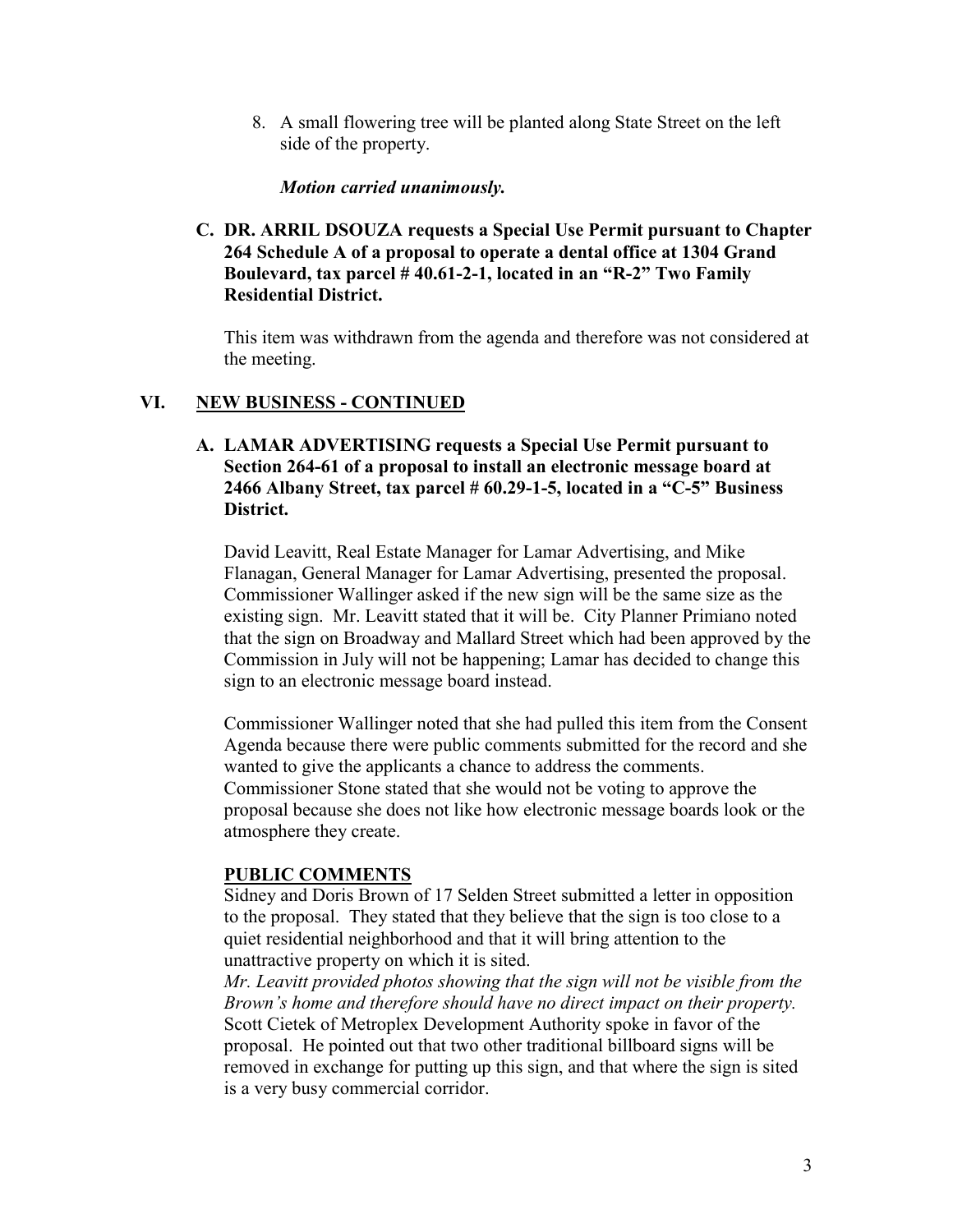### SEQR RESOLUTION

Motion by Commissioner Lewis, seconded by Commissioner Healey, to accept the Negative Declaration.

### *Motion carried, with Commissioner Stone opposed.*

### SPECIAL USE PERMIT

Motion by Commissioner Lewis, seconded by Commissioner Bailey, to approve the Special Use Permit with the following findings (staff comments in italics):

- 1. Proposed use **shall not** substantially impact upon the nature and character of the neighborhood. *The proposed sign is located along a heavily traveled commercial corridor.*
- 2. Proposed use will not have a substantial or undue adverse effect upon adjacent property, the character of the neighborhood, traffic conditions, and utility facilities. *Adjacent properties are commercial and many have large signs advertising their businesses.*
- 3. Nuisance will not be more objectionable than use not requiring special use permit. *The message board must be approved by NYSDOT and will follow the DOT standards.*
- 4. Use shall be served adequately by infrastructure. *This will not have an impact on the infrastructure.*
- 5. Proposed use will not result in loss or destruction of significant features. *No loss or destruction of significant features have been identified.*
- 6. The proposed building or use does comply with all additional requirements imposed on it by the provisions of this zoning chapter. *No variances are necessary as a result of this proposal.*

and conditions:

- 1. All necessary approvals required by the New York State Department of Transportation will be obtained prior to the installation of the message board.
- 2. If any electrical work is required, an electrical permit will be obtained prior to doing any work.

### *Motion carried with Commissioner Stone opposed.*

B. ANGELO MENAGIAS requests a Special Use Permit pursuant to Section 264-61 of a proposal to install an electronic message board at 1815 State Street, tax parcel # 60.39-1-16, located in a "C-5" Business District.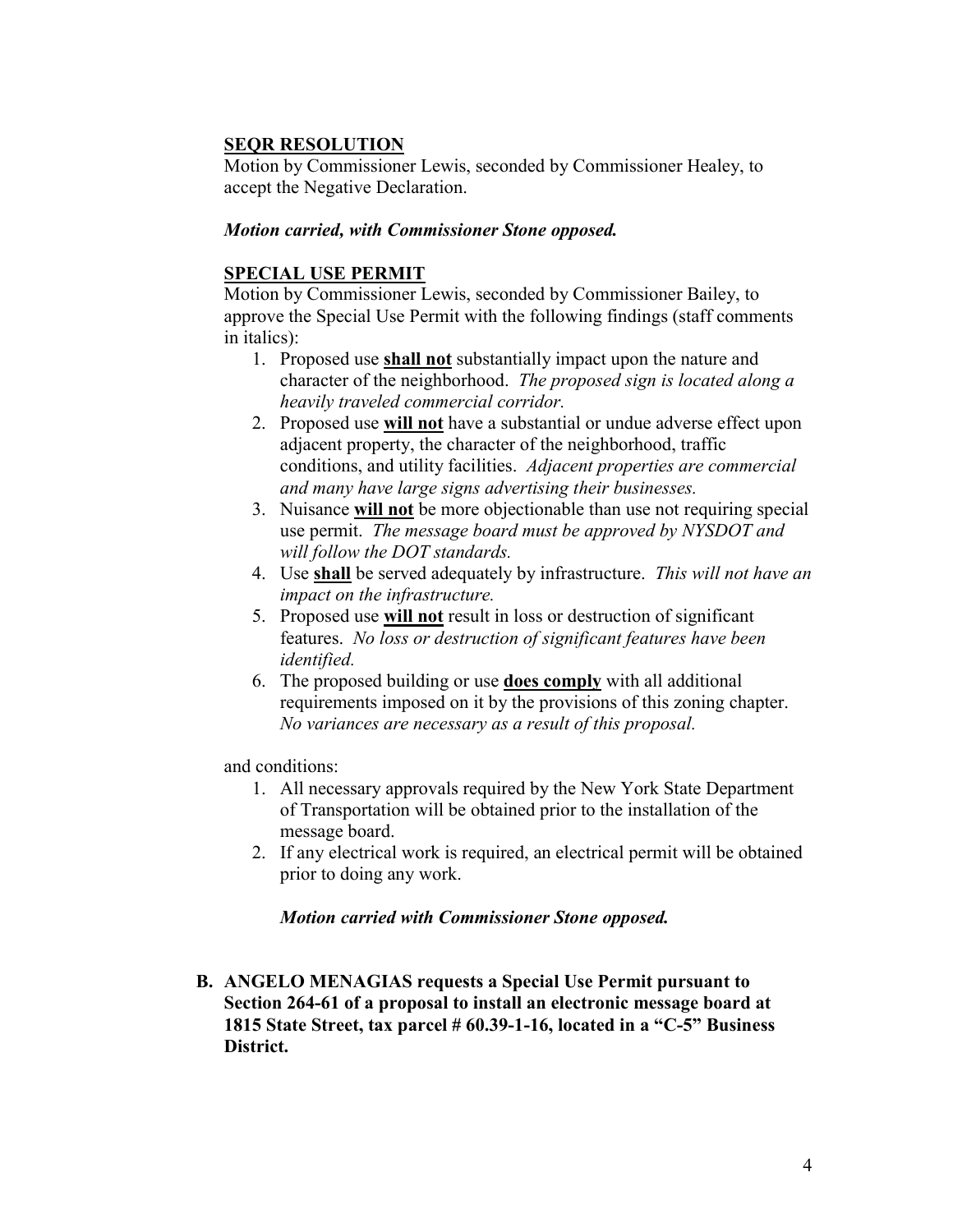City Planner Primiano noted that the Diner sign will remain on the site but the sign for the former hair salon will be removed and the new bakery sign will be installed near where the salon sign was.

### PUBLIC COMMENTS

None.

### SEQR RESOLUTION

Motion by Commissioner Beach, seconded by Commissioner Lewis, to accept the Negative Declaration.

### *Motion carried unanimously.*

### SPECIAL USE PERMIT

Motion by Commissioner Wilson, seconded by Commissioner Lewis, to approve the Special Use Permit with the following findings (staff comments in italics):

- 1. Proposed use shall not substantially impact upon the nature and character of the neighborhood. *The proposed sign is located along a heavily traveled commercial corridor.*
- 2. Proposed use **will not** have a substantial or undue adverse effect upon adjacent property, the character of the neighborhood, traffic conditions, and utility facilities. *Adjacent properties are commercial and many have similar signs advertising their businesses.*
- 3. Nuisance will not be more objectionable than use not requiring special use permit. *The message board must be approved by NYSDOT and will follow the DOT standards.*
- 4. Use shall be served adequately by infrastructure. *This will not have an impact on the infrastructure.*
- 5. Proposed use will not result in loss or destruction of significant features. *No loss or destruction of significant features have been identified.*
- 6. The proposed building or use does comply with all additional requirements imposed on it by the provisions of this zoning chapter. *No variances are necessary as a result of this proposal.*

and conditions:

- 1. All necessary approvals required by the New York State Department of Transportation will be obtained prior to the installation of the message board.
- 2. Pursuant to Section 264-61C, the sign must be located a minimum of 3 feet from the sidewalk, 7 feet from any driveway, and 20 feet from the intersecting corner curb lines.
- 3. A building permit and electrical permit are required prior to installation of the sign.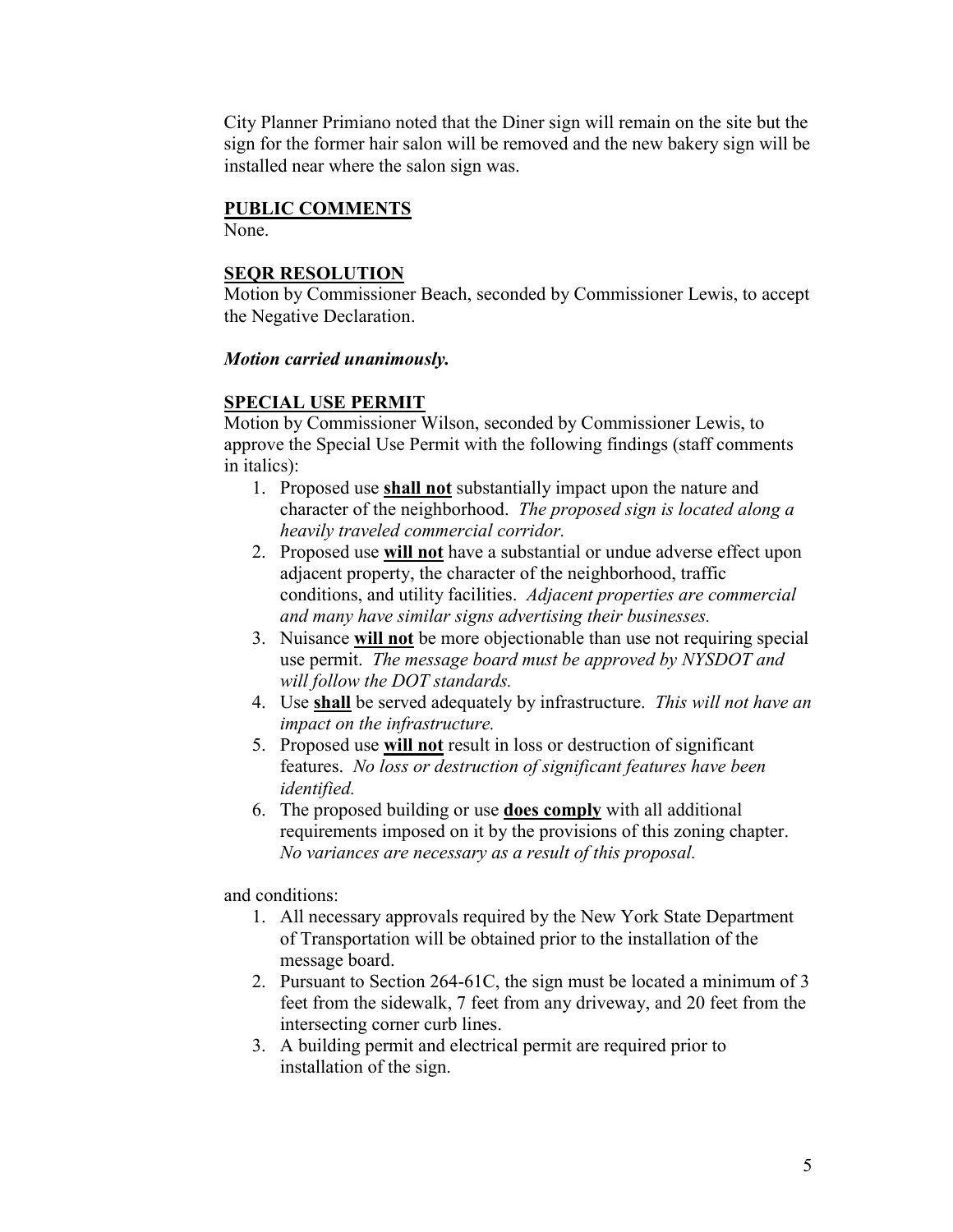4. The existing former salon sign will be removed in its entirety at the same time or prior to the installation of this new sign.

### *Motion carried unanimously.*

### VII. PRELIMINARY REVIEWS

A. PRIMERIA IGLESIA DE DIOS DE SCHENECTADY requests conceptual review of a proposal to build a new church facility and community center at 920 State Street, tax parcel # 49.33-5-31.1, located in a "C-2" Mixed Use Commercial District.

Brad Will of Ashokan Architecture and Planning and Juan Rivera, Pastor of the church, presented the proposal.

Pastor Rivera explained that the church has been at its present location for twelve years and has outgrown its facilities. He stated that they would like to expand their space and add classrooms and a gym. He noted that the classrooms will be used for youth outreach programs, which the church has been conducting one day a week but would like to expand.

Mr. Will reviewed the plans for the project. He explained that the project will occur in three phases, with a portion of the new section built first, then the existing structure will be taken down and the second and third phases of construction will take place. He noted that the new building will be all on one floor and completely handicap accessible. Mr. Will stated that they are working on a shared parking agreement with S-CAP next door.

Commissioner Wallinger commented that she liked the design very much, and that the Commission encourages shared parking. She suggested the placement of a bike rack in front of the building, and noted that a set of double doors leading to the courtyard would come in handy for adding or removing landscaping to the area. Commissioner Wilson stated that he believes that the new design will be a very positive addition to the area, and asked that when the applicants return they bring samples of the building materials for the Commission to review. Commissioner Stone noted that the walkway to the parking area should be adequately lit at night.

# PUBLIC COMMENTS

None.

B. JAMES T. POLLARD requests conceptual master plan review of a proposal for the redevelopment of 102, 104, 110, 122, 134, and 136 State Street, 105 and 111 South Church Street, and 2 Mill Lane, tax parcel #'s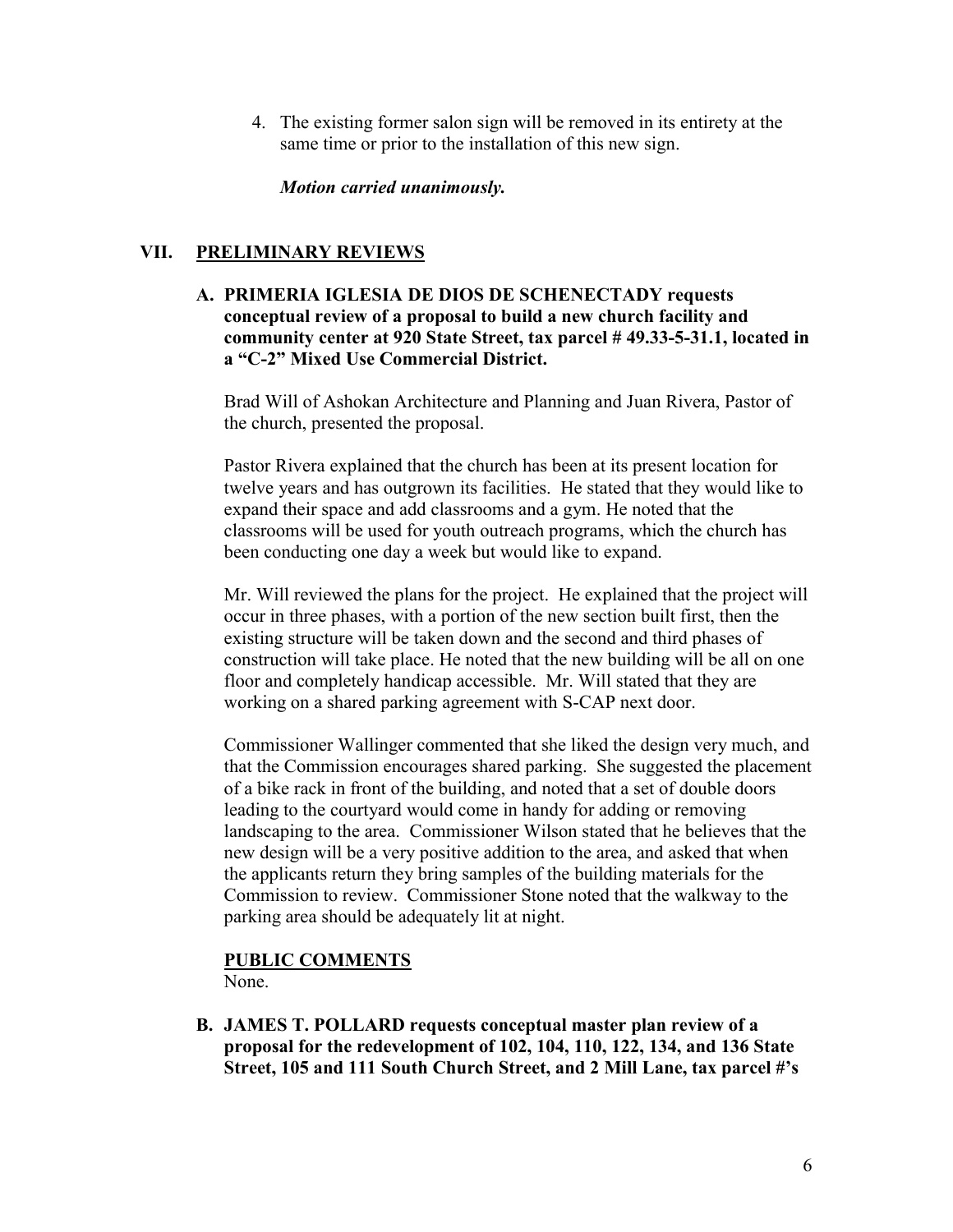### 39.71-1-3, 4, 5, 6, 7, 11.1, 36, 39, 41, 42, and 65, located in a "C-4" Downtown Commercial District.

JT Pollard presented the conceptual master plan for the development, where they plan to rehab some of the buildings and demolish and replace others. He explained that the Block House will house a brewery and tap room, and the other buildings will be a mixture of commercial and residential use. He noted that he had toured the buildings set to be razed with a representative from SHPO and it had been determined that the buildings had no historical significance.

Mr. Pollard stated that he would be returning next month for site plan review of the first phase of the development, and at that time would be submitting landscaping and lighting plans, along with building material samples and detailed elevation drawings. Commission Wallinger asked if he plans to brand the development as one entity. Mr. Pollard stated that they would like it to be seen as a comprehensive artisan district.

### PUBLIC COMMENTS

Scott Cietek, of Metroplex Development Authority, spoke in favor of the project, stating that it will truly transform this section of the downtown district and have a positive effect on the entire City.

### VIII. OLD BUSINESS

A. MAXON ALCO HOLDINGS LLC requests a Special Use Permit and sign approval pursuant to Section 264-61 I and 264-89 D of a proposal to install a pylon style sign with an electronic message board at the entrance to Mohawk Harbor, tax parcel  $# 39.49 - 2 - 1.2$ , located in a "C-3" Waterfront Mixed Use District.

Paul Fallati of the Galesi Group and Pat Boni of Saxton Signs presented the revised designs. Mr. Fallati noted that the revised designs had taken into account the suggestions given at the last meeting.

Commissioner Wallinger asked if there will be irrigation for the landscaping around the signs. Mr. Fallati stated that there will be. Commissioner Wallinger noted that she was happy with the revisions to the pylon sign and felt that the changes would help mitigate the negative effects of adding all the different tenant signs. She asked what material the base would be. Mr. Fallati stated that it would be limestone and would match the stone used on the building. Commissioner Wallinger stated that she does not think that the landscaping at the base of the pylon sign is effective, as many of the plants chosen are not appropriate to the design or conditions. Mr. Fallati agreed, adding that he is not happy with the landscaping plan and would submit a final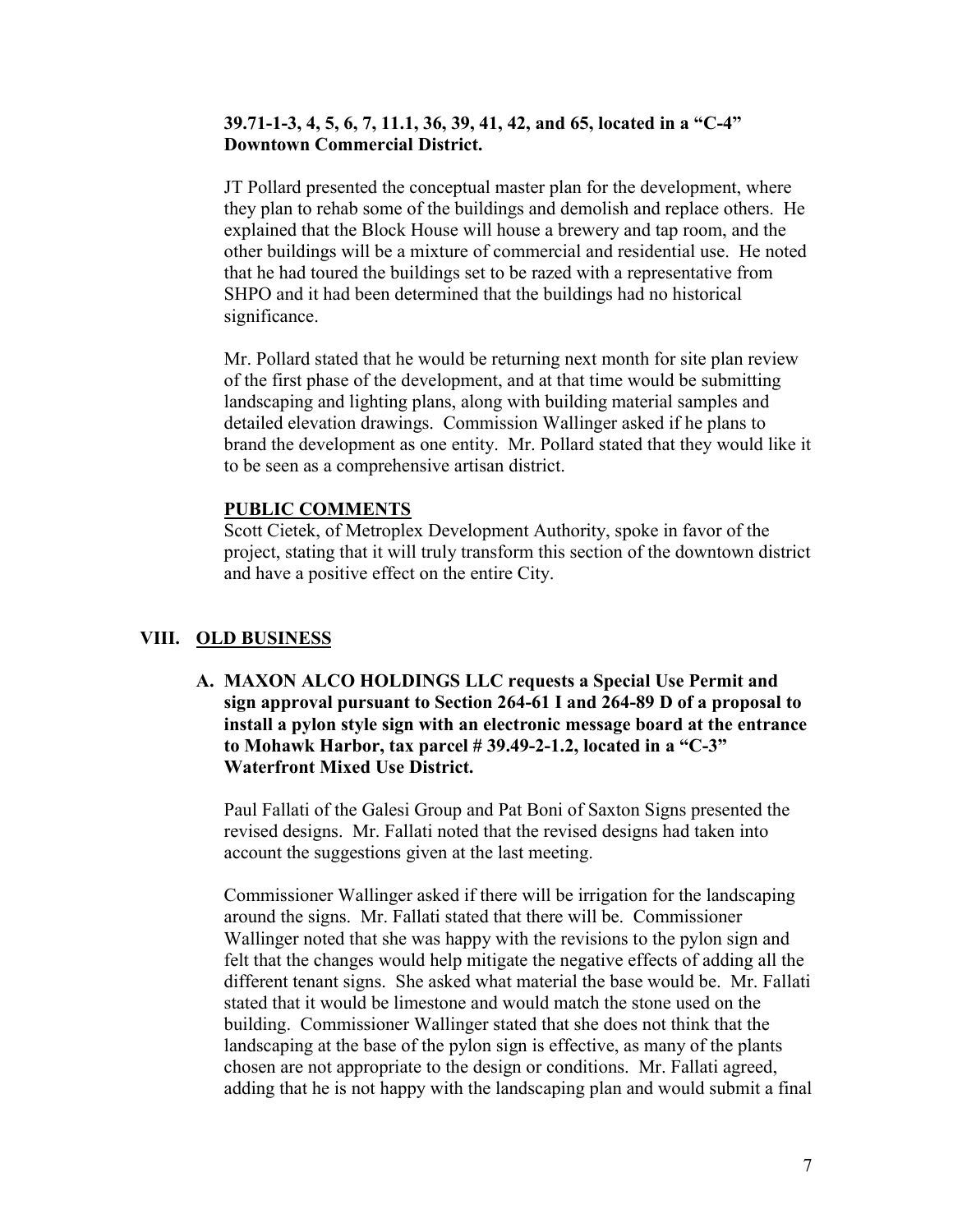proposal for approval. Commissioner Wallinger suggested some native grasses and wildflowers which would complement what has been used throughout the harbor.

Commissioner Wilson commented that he felt that the new pylon design was a big improvement. Commissioner Wallinger asked if it would be possible to add some of the black material used on the pylon sign on the monument sign, so as to tie both signs together better. Commissioner Wilson agreed, and suggested that the monument sign be made asymmetrical so that it would subtly mimic the pylon sign. Commissioners Wilson and Wallinger worked with the applicants to sketch a new monument design that was acceptable to the Commissioners.

Commissioner Wallinger noted that she was happy with the vertical landscaping around the monument sign but suggested that the trees being relocated be moved further away from the pylon sign, so that they do not end up blocking portions of the sign from view.

#### PUBLIC COMMENTS

Mary Ann Ruscitto of the East Front Street Neighborhood Association spoke in favor of the signs.

Matt Cuevas, resident of 1351 Grand Boulevard, suggested that the applicants consider keeping the backgrounds on the tenants' signs a darker color and as uniform as possible, to avoid a very busy, confusing look.

Scott Cietek, of Metroplex Development Authority, spoke in favor of the signs, stating that the designs complement the Mohawk Harbor Development and reflect the overall aesthetic of the development.

Commissioner Wallinger stated that she agreed that it would be better to have dark backgrounds on the tenants' signs as opposed to the stark white. Mr. Fallati agreed that they would not encourage white, but that in many cases it depends on the business's logo and branding. Commissioner Wilson agreed, stating that he felt it was a landlord/tenant issue. Commissioner Beach stated that obviously it would be in the developer's interest to have the sign be as attractive as possible, so he believed that the tenant sign details should be left to their discretion.

#### SEQR RESOLUTION

Motion by Commissioner Lewis, seconded by Commissioner Wilson, to accept the Negative Declaration.

#### *Motion carried unanimously.*

### SPECIAL USE PERMIT AND SIGN APPROVAL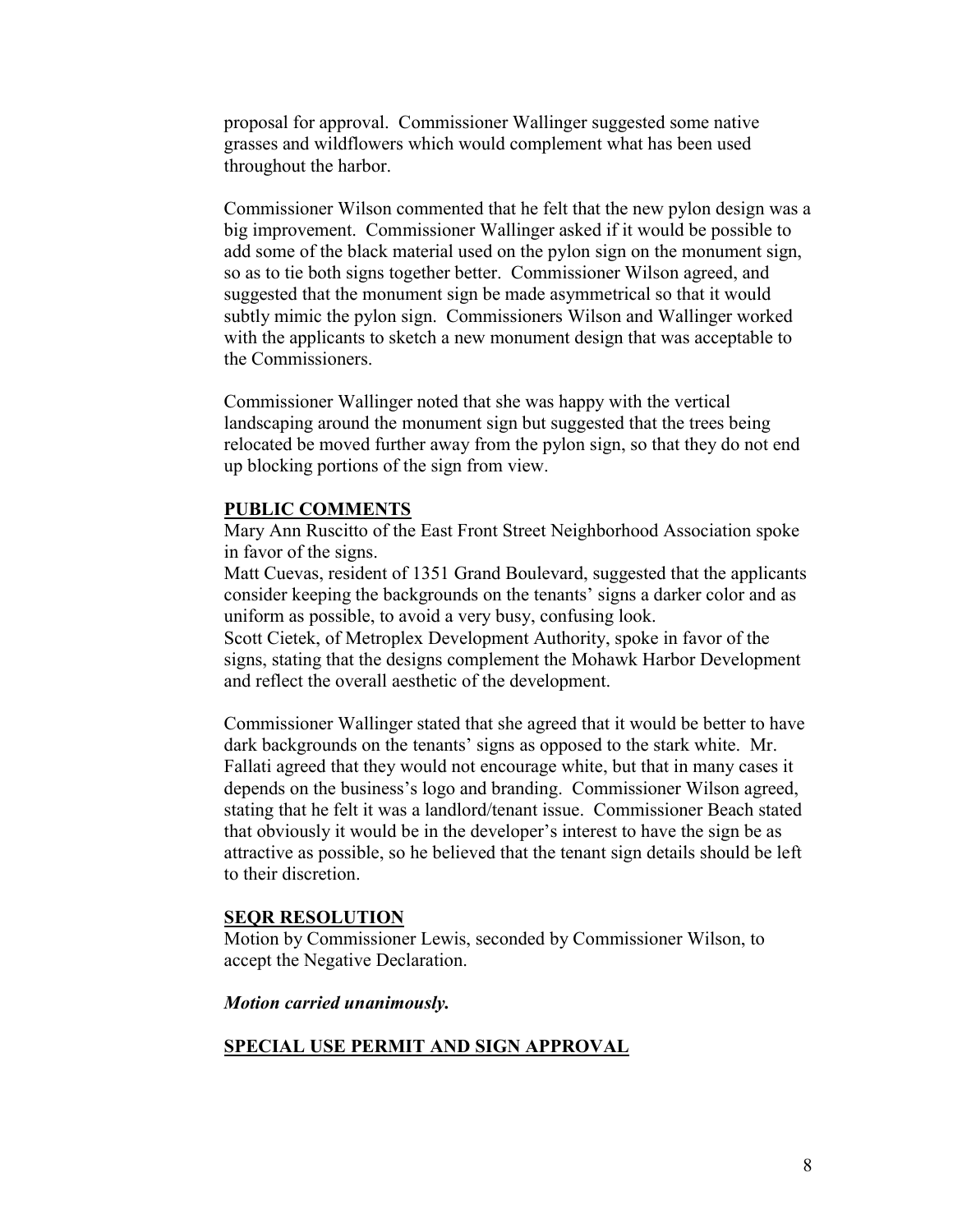Motion by Commissioner Beach, seconded by Commissioner Lewis, to approve the Special Use Permit and approve the signs with the following findings (staff comments in italics):

- 1. Proposed use shall not substantially impact upon the nature and character of the neighborhood. *The proposed sign is located along a heavily traveled commercial corridor.*
- 2. Proposed use will not have a substantial or undue adverse effect upon adjacent property, the character of the neighborhood, traffic conditions, and utility facilities. *Adjacent properties are commercial and many have similar signs advertising their businesses.*
- 3. Nuisance will not be more objectionable than use not requiring special use permit. *The message board must be approved by NYSDOT and will follow the DOT standards.*
- 4. Use shall be served adequately by infrastructure. *This will not have an impact on the infrastructure.*
- 5. Proposed use will not result in loss or destruction of significant features. *No loss or destruction of significant features have been identified.*
- 6. The proposed building or use does not comply with all additional requirements imposed on it by the provisions of this zoning chapter.

and additional finding:

1. The Planning Commission supports the size of the pylon sign and feels that it is both appropriate for and consistent with the location and scale of this development. They believe that this design will adequately serve the needs of the developer while complementing the Mohawk Harbor development.

### *Motion carried unanimously.*

B. ELVIN SINGH requests site plan approval pursuant to Section 264-90 M of a proposal to operate a mini shopping center at 113 South Brandywine Avenue, tax parcel # 49.50-5-31.1, located in a "C-2" Mixed Use Commercial District.

Elvin Singh appeared before the Commission to present his landscaping plan.

Commissioner Wallinger stated that the trees shown on the plan need more room to grow. She suggested two separate planting beds for the trees in the front, both measuring a minimum of 5' by 5'. She noted that the trees should be tall shade trees and suggested red maple, homey locust, or black tupelo trees. City Planner Primiano noted that the trees must be a minimum 2" caliper.

# LANDSCAPE PLAN APPROVAL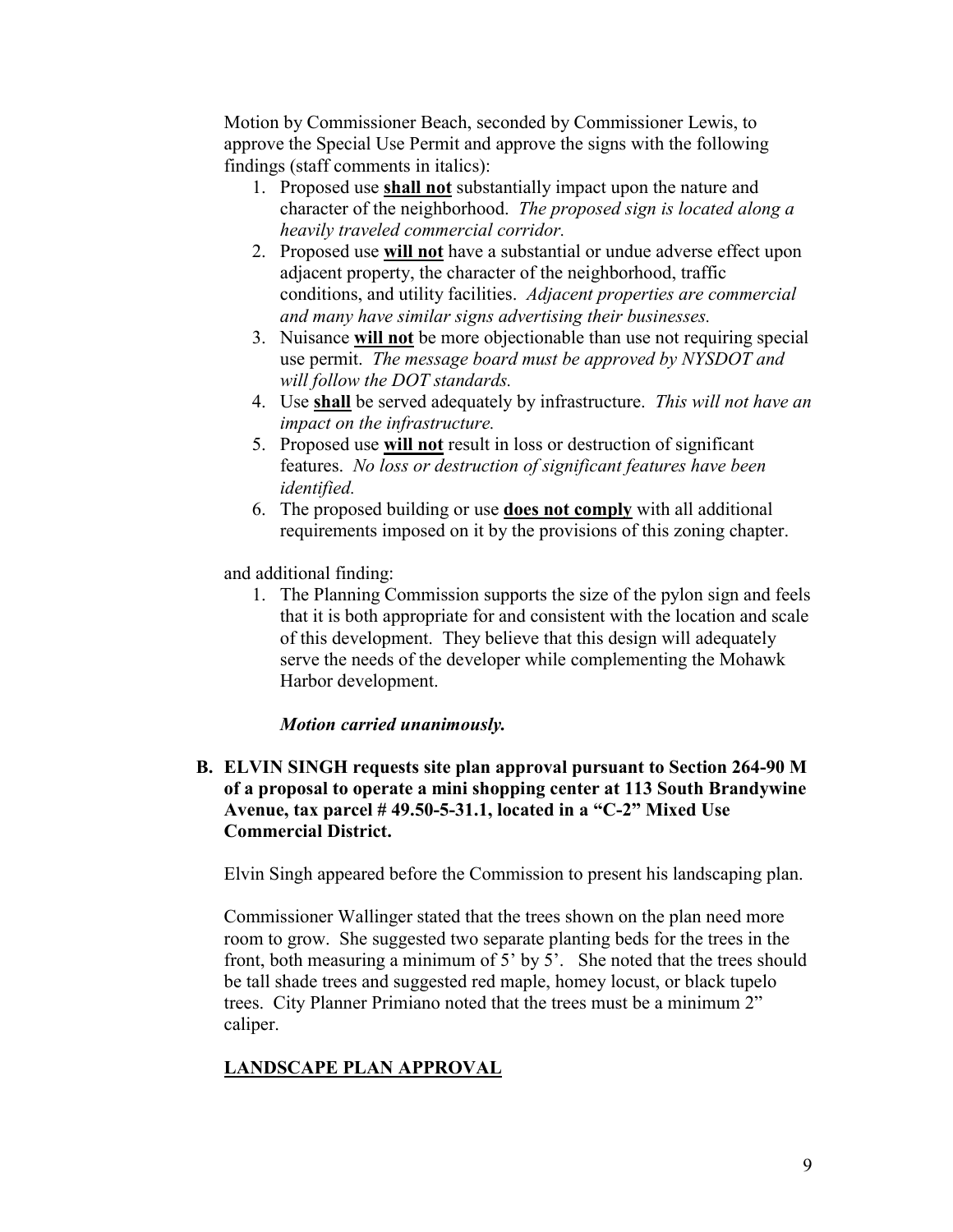Motion by Commissioner Stone, seconded by Commissioner Healey, to accept the proposal with the following conditions:

- 1. The two proposed trees in the front of the building will be planted in separate planting beds. Each bed will be a minimum of 5' by 5'.
- 2. The three trees added to the property will be tall shade trees, such a red maple, honey locust, or black tupelo. The trees will be a minimum 2" caliper when planted.

### *Motion carried unanimously.*

### IX. NEW BUSINESS - CONTINUED

A. UNION COLLEGE requests site plan approval pursuant to Section 264- 90 I of a proposal to construct a 3,670-square foot addition to Grant Hall at 807 Union Street, tax parcel # 39.66-1-1, located in a "I" Institutional District.

Due to three Commissioners having to recuse themselves because of conflicts of interest, there was not a quorum of the necessary five Commissioners present to review this proposal.

### B. ST. ANTHONY'S CHURCH requests site plan approval pursuant to Chapter 230 of the City Code to apportion the lands at 1834 Van Vranken Avenue, tax parcel # 39.35-4-31, located in a "C-2" Mixed Use Commercial District and an "R-1" Single Family Residential District.

Luigi Palleschi of ABD Engineers and Surveyors and Richard Farro of Berkshire Hathaway Commercial Properties presented the proposal.

Mr. Palleschi explained that the current site is comprised of both the convent and school buildings. He explained that the nursery school, which is leasing the building, would like to purchase it, and thus the decision was made to subdivide. City Planner Primiano noted that depending on the future use of the buildings a parking variance may be needed at that time.

# PUBLIC COMMENTS

None.

### SEQR RESOLUTION

Motion by Commissioner Beach, seconded by Commissioner Wilson, to accept the Negative Declaration.

*Motion carried unanimously.*

### SUBDIVISION APPROVAL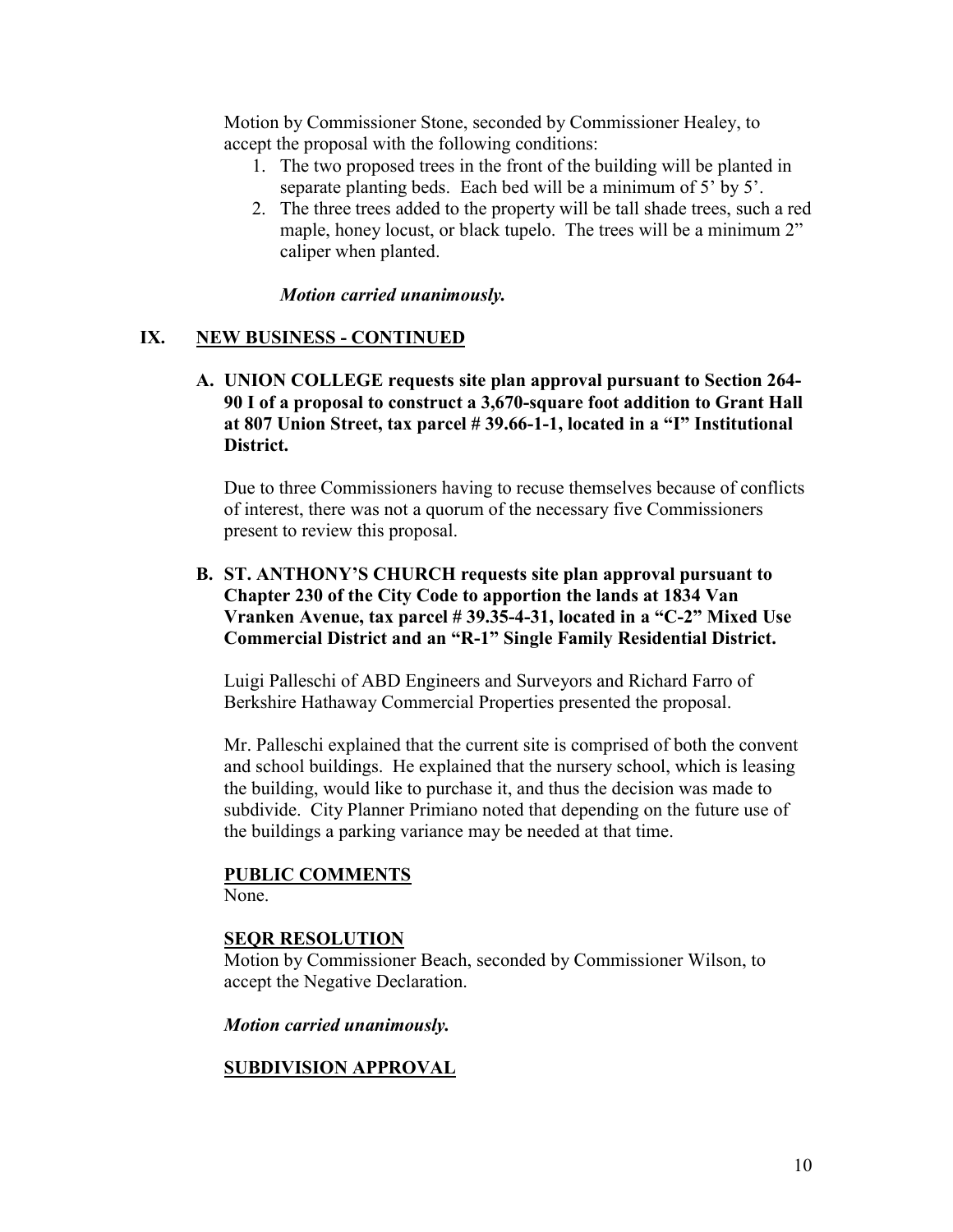Motion by Commissioner Lewis, seconded by Commissioner Wilson, to accept the proposal with the following conditions:

- 1. A lot line adjustment application must be completed in the Engineering Department prior to filing the subdivision map and deeds with the County Clerk.
- 2. All proposed easements must be filed with the new deeds and the lot line adjustment map with the County Clerk within 90 days of this approval.
- 3. Future use of the property will determine if area variances are required for onsite parking.

*Motion carried unanimously.*

### C. RAMERO S. DHANESSUR requests site plan approval pursuant to Section 264-90 J of a proposal to construct a 456-square foot addition to the rear of the building at 1887 State Street, tax parcel # 60.47-2-16.1, located in a "C-5" Business District.

Ramero Dhanessur and his contractor, Frank Nardini, presented the proposal.

Mr. Dhanessur explained that he has been doing business at this location for many years. He stated that the site was previously approved for an addition in 2010, but he had been unable to carry through with the plans at that time. He explained that he would like to use the addition to store the cars that are currently stored outside.

Mr. Nardini stated that the addition will be a three-sided 12'x38' steel building with a white exterior finish. Commissioner Wallinger noted that the site is very well-kept except for the outside storage of cars.

### PUBLIC COMMENTS

None.

### SITE PLAN APPROVAL

Motion by Commissioner Lewis, seconded by Commissioner Healey, to accept the proposal with the following conditions:

- 1. The address will be prominently displayed so that it is easily visible from State Street.
- 2. Metal roll gates and iron bars will not be placed on any doors or windows at any time.
- 3. The landscaping at the rear of the property will be cleaned up and maintained regularly.
- 4. Pursuant to Section 264-49G, all garbage and waste barrels must be stored within a proper enclosure and kept closed and locked at all times.